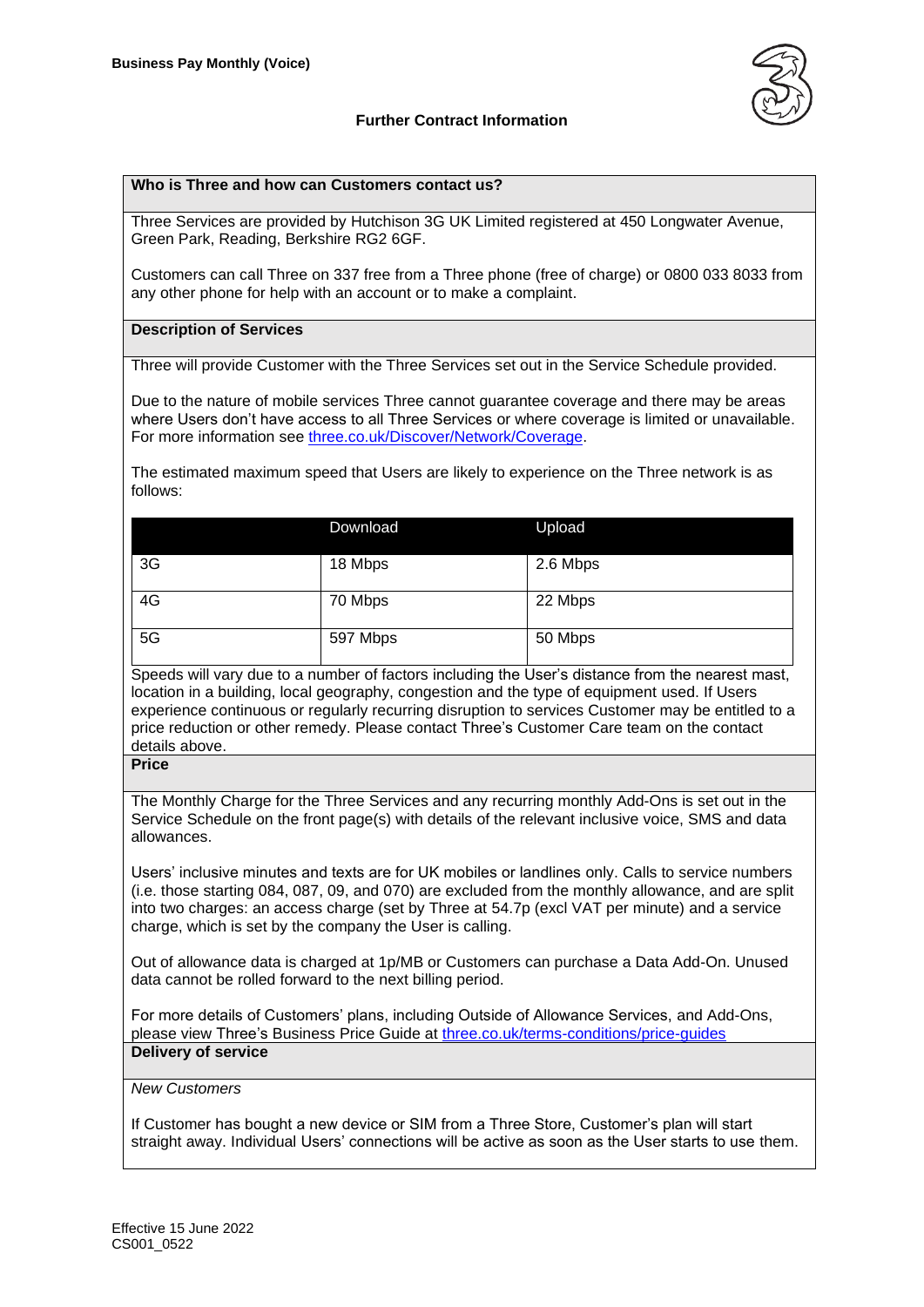If Customer has bought a new device from Three.co.uk, or over the phone, Customer's plan will start the day the device is dispatched.

# *Existing Customers*

If a Customer is upgrading, the start day of the new plan will differ depending on the type of plan Customer is upgrading to, and in which channel Customer made the upgrade. The latest start date will be from the Customer's next bill cycle, but Three will notify Customer of the start date in advance of the new plan starting, either at the time of purchase or in a confirmation letter, email or SMS.

Where a new or existing Customer requests a delayed activation, the service will start 30 days from the date the order was placed.

## **Ending an Agreement**

Customer's Minimum Term is set out in the Service Schedule on the front page(s).

How a Customer can end this Agreement depends on whether Customer is in its Minimum Term or not, and whether Three has made any changes to the Agreement that are likely to affect Customer. Please see Table 1 below for a summary of how and when Customer can end this Agreement. The Cancellation Fee will be the total of the Monthly Charges remaining during the Minimum Term

|                                  | <b>Notice Period</b>      | <b>Charges Payable</b>           |
|----------------------------------|---------------------------|----------------------------------|
| <b>During the Returns Period</b> | This Agreement will end   | Charges for Three                |
| (purchases from a Three          | when Customer notifies    | Services used.                   |
| Retail store, other than         | Three, or when Three      | Charges for damage or for any    |
| <b>Home Broadband cannot</b>     | receives that Device in   | loss of value to the goods, as a |
| be returned for change of        | accordance with the       | result of non essential use, in  |
| mind)                            | Returns Policy (whichever | accordance with the Returns      |
|                                  | is later)                 | Policy.                          |
| <b>During the Minimum Term</b>   | Customer can end the      | All outstanding Charges payable  |
| (but outside of any Returns      | Agreement at any time on  | plus the Cancellation Fee        |
| Period)                          | 30 days' notice           |                                  |
| <b>Outside the Minimum</b>       | Customer can end the      | All outstanding Charges payable  |
| Term/if there is no              | Agreement at any time on  |                                  |
| <b>Minimum Term</b>              | 30 days' notice           |                                  |

For further details on termination see our [three.co.uk/terms-conditions/business-terms-and](http://www.three.co.uk/terms-conditions/business-terms-and-conditions)[conditions](http://www.three.co.uk/terms-conditions/business-terms-and-conditions) For cancellation during the Returns Period see Three's Returns and Exchanges Policy at [three.co.uk/terms-conditions/returns-and-exchange-policy](http://www.three.co.uk/terms-conditions/returns-and-exchange-policy)

## **Bringing a number to Three**

When joining Three, Customers can decide whether to bring their old number(s) with them or leave their number(s) with their previous provider. This process is managed on Three's online portal at [three.co.uk/support/switching/switch-to-three.](https://www.three.co.uk/support/switching/switch-to-three)

The Customer's switch will happen on the date Customer chooses which can be up to 30 days from the date the request on the portal is completed. **Bill payment**

## *First bill*

Three will send Customer its first bill within 7 days. It'll be slightly higher than usual because it includes charges for the first few days plus the next full month's charge. This will only be the case for Customer's first bill. Every other bill will be charged at Customer's agreed monthly cost, plus any charges for Outside of Allowance Services.

*Payment by Direct Debit*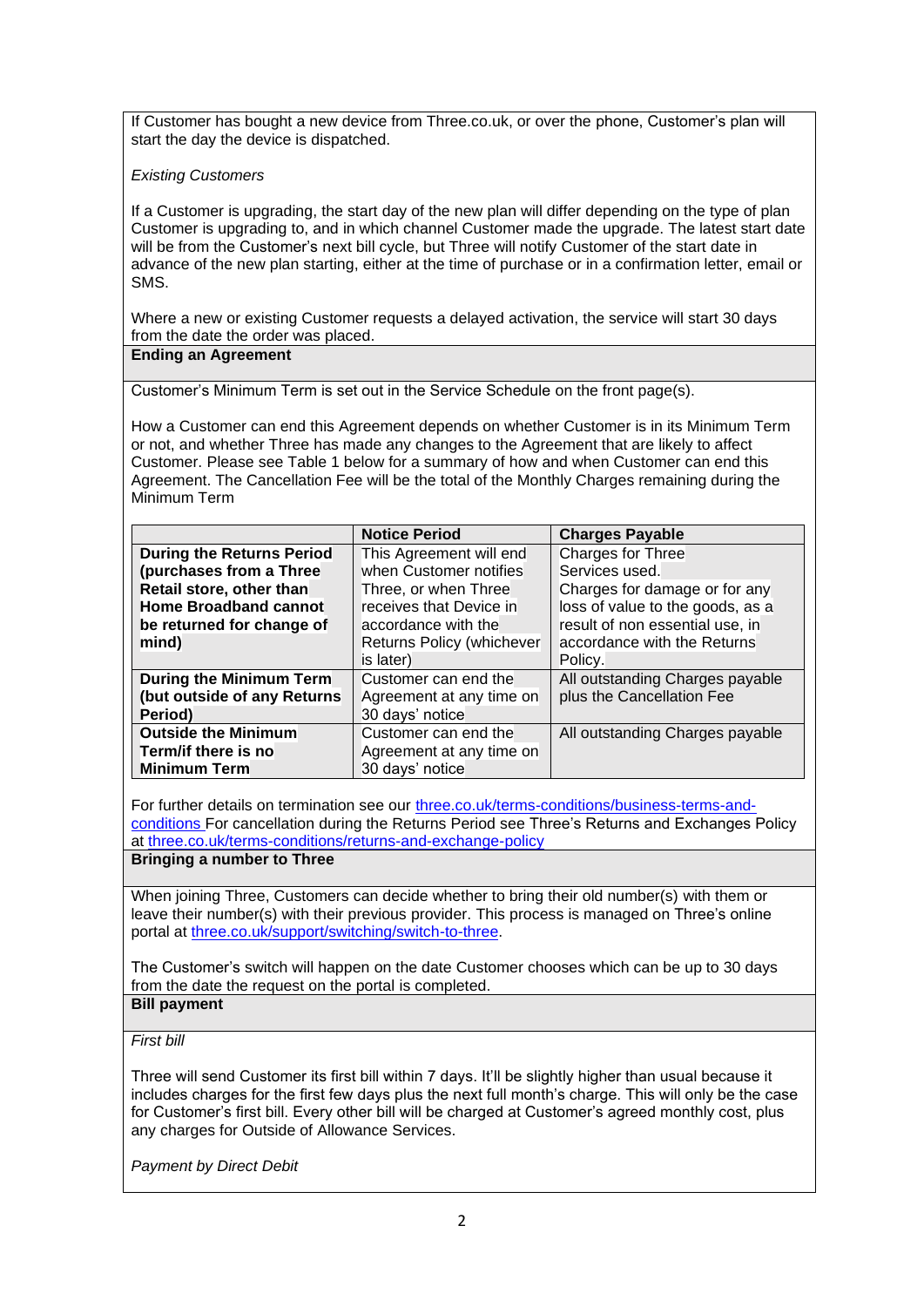Three's plans' pricing include a discount for paying by direct debit.

- **Sole Traders**: Sole Traders can set-up a Direct Debit over the phone unless their bank requires more than one signature to authorise transactions. If they do, Customer will need a Direct Debit mandate. Please [get in touch](http://www.three.co.uk/businesshelp) to set up a Direct Debit, Or download and print a [Direct Debit mandate](http://support.three.co.uk/mobiledocs/Support/General_help/Pdfs/direct_debit_form.pdf) and send it to Three at: Three Business Services, PO Box 333, Glasgow G2 9AG.
- **Private Limited company**: An Account Administrator can set-up a Direct Debit over the phone unless Customer's bank requires more than one signature to authorise transactions. If they do, Customer will need a Direct Debit mandate. The Direct Debit must be in the name of the business and signed by at least one Account Administrator.
- **Partnership:** An Account Administrator can set-up a Direct Debit over the phone unless Customer's bank requires more than one signature to authorise transactions. If they do, Customer will need a Direct Debit mandate. The Direct Debit must be in the business name or either business partner's.

Three cannot prevent Customer from cancelling a direct debit, and if a direct debit is cancelled, Customer is still required to pay bills by the due date. For other methods of payment go to [three.co.uk/business-ways-to-pay.](http://support.three.co.uk/SRVS/CGI-BIN/WEBISAPI.dll/,/?New,Kb=Mobile,Ts=Mobile,T=CaseDoc,VARSET_BusinesshelpbckDisp=1,VARSET_CatID=2136,Case=obj(1997)) Customer will retain the direct debit discount if Customer chooses to pay using a major credit/debit card as stated in the Business Price Guide found at [three.co.uk/terms-conditions/business-price-guides](http://www.three.co.uk/terms-conditions/business-price-guides) provided that Customer allows Three to store Customer's selected payment method so that Three can charge Customer on the billing date each month. Customer can swap these details at any time and on multiple occasions. **Controlling Spend**

Three offers a range of controls to help Customers monitor Users' level of consumption and spending.

A **Spend Cap** allows Customers to limit or block services that aren't included in their monthly plan. This includes international calls, chargeable roaming services and donating or entering competitions using short-codes. Customers can set a cap to anything between £0 and £100 – in £10 increments or choose to switch the cap off completely. For a full list of what is included in the Spend Cap and to find out how to set up, change and switch off a Spend Cap go to [three.co.uk/spendcaps](https://support.three.co.uk/SRVS/CGI-BIN/WEBISAPI.DLL?Command=New,Kb=Mobile,Ts=Mobile,T=Article,varset_cat=billing,varset_subcat=3770,Case=obj(31394))

Three will always send a text just before and once Users reach any limit for calls, texts or data on their plan.

**Spend Limits** are applied to Customer's account for third party payment services including thirdparty digital content, subscription services and premium rate calls and messages. The limits are set under the Payment Services Regulations at £40 (inc. VAT) per single transaction and a cumulative limit of £240 (inc. VAT) per month.

Three has also set a **Worldwide data roaming limit** of £45 per month to help Users control their spend whilst roaming. Customer can find more information, including details of how to change this limit here [three.co.uk/Support/Roaming\\_and\\_International/Managing\\_Roaming\\_Costs](https://www.three.co.uk/Support/Roaming_and_International/Managing_Roaming_Costs) Wherever Users roam, they will always receive a text confirming the roaming costs as soon as they arrive at their destination.

## **Using Three Services outside the UK**

Go Roam is included in Customer's plan and works automatically when Users arrive in a Go Roam destination as long as data roaming is switched on in the User's device's settings. Go Roam lets Users use their plan or add-on allowances in up to 71 destinations and is made up of Go Roam in Europe and Go Roam Around the World.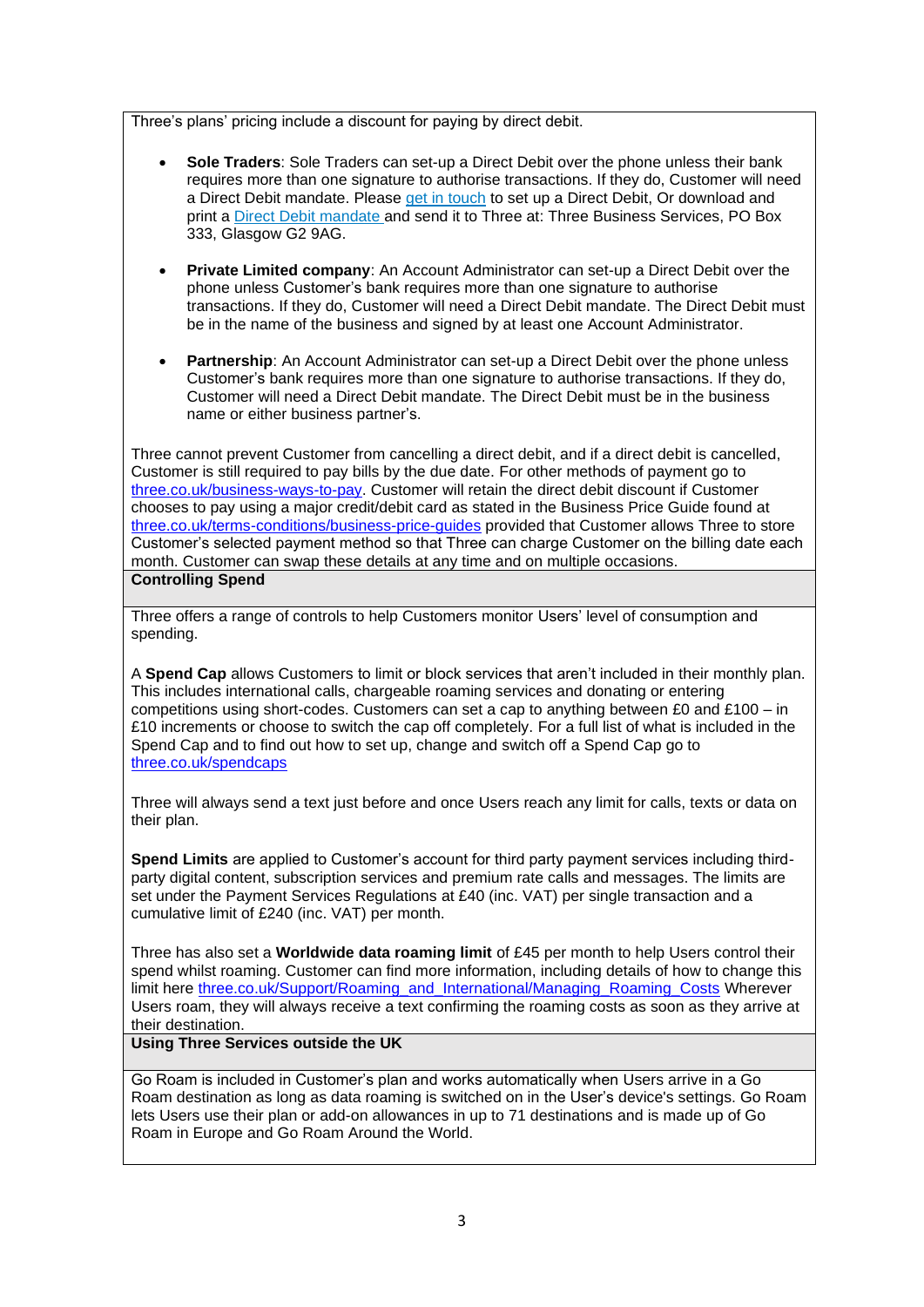There is a daily roaming charge of £2 for Go Roam in Europe and £5 for Go Roam Around the World to unlock a User's UK allowances for 24 hours, subject to our fair usage policies. These charges include VAT where applicable and are per SIM. Republic of Ireland and Isle of Man are excluded from the daily roaming charge. The charge is applied as soon as a User uses any of their plan's allowances in a Go Roam destination. See [three.uk/go-roam](http://www.three.uk/go-roam) for full details.

With Go Roam in Europe Users can call and text back to the UK and use data, (up to Three's fair use limit) as well as make calls and send texts between Three's Go Roam in Europe destinations. If a User is travelling to one of Three's Go Roam Around the World destinations, a User can also use their allowances to call and text the UK and use their data (up to Three's fair use limit).

Three may deploy traffic management measures when you roam, known collectively as TrafficSense™. For details see three.co.uk/trafficsense. Three reserves the right to review and amend any such measures from time to time.

### **Remedies**

Due to the nature of mobile technology, there may be situations when Three Services aren't always available, or the quality or network speeds are affected and so Three cannot guarantee continuous fault-free service due to maintenance or other factors outside Three's control. More detail can be found at [three.co.uk/terms-conditions/business-terms-and-conditions](http://www.three.co.uk/terms-conditions/business-terms-and-conditions)

If a User experiences continuous or regularly recurring disruption to Three Services (such as where access to Three Services is limited or unavailable) Customer may be entitled to a price reduction based upon the period of the disruption. This may take the form of a partial or full credit or a refund of Customer's Monthly Charge. To receive a credit or refund Customer will need to report the disruption to Three so that Three may investigate Customer's concerns, consider the extent to which the User uses the Three Services in question and measure the disruption against the User's typical usage history. An alternative means of accessing the disrupted Three Service (for example, using Three InTouch Wi-Fi Calling or Home Signal) must also be unavailable to User.

#### **Complaints**

If Customer is unhappy about any aspect of the Three Services, Customer should contact Three on Live Chat [three.co.uk/support/how-to-complain,](http://www.three.co.uk/support/how-to-complain) by contacting Three Customer Care on 337 (free from a Three phone) or 0333 338 1004 (from any other phone), in writing to Three Customer Complaints, Hutchison 3G UK Ltd, PO Box 333, Glasgow, G2 9AG or using the Complaints Form at [three.co.uk/support/how-to-complain](http://www.three.co.uk/support/how-to-complain) with written notice of the complaint which sets out the full facts and includes relevant documentation.

Three will investigate any complaint in accordance with its customer complaints code, after which Three will contact Customer with the results. A copy of Three's customer complaints code can be viewed on our website at [three.co.uk/terms-conditions/customer-complaints-code](http://www.three.co.uk/terms-conditions/customer-complaints-code) or Customer can request a copy by contacting Three Customer Care. Three's Customer Complaints Code complies with Ofcom's Approved Complaints Code which can be found on Ofcom's website in the Annex to General Condition C4 at [ofcom.org.uk/home.](https://www.ofcom.org.uk/home) If Three is unable to resolve Customer's complaint, Customer may, depending on the nature of the complaint, be entitled to ask Ombudsman Services: Communications to consider the complaint. If this is the case, we will notify you by email or by post. The Ombudsman's website address is: [https://www.ombudsman-services.org.](https://www.ombudsman-services.org/) **Privacy**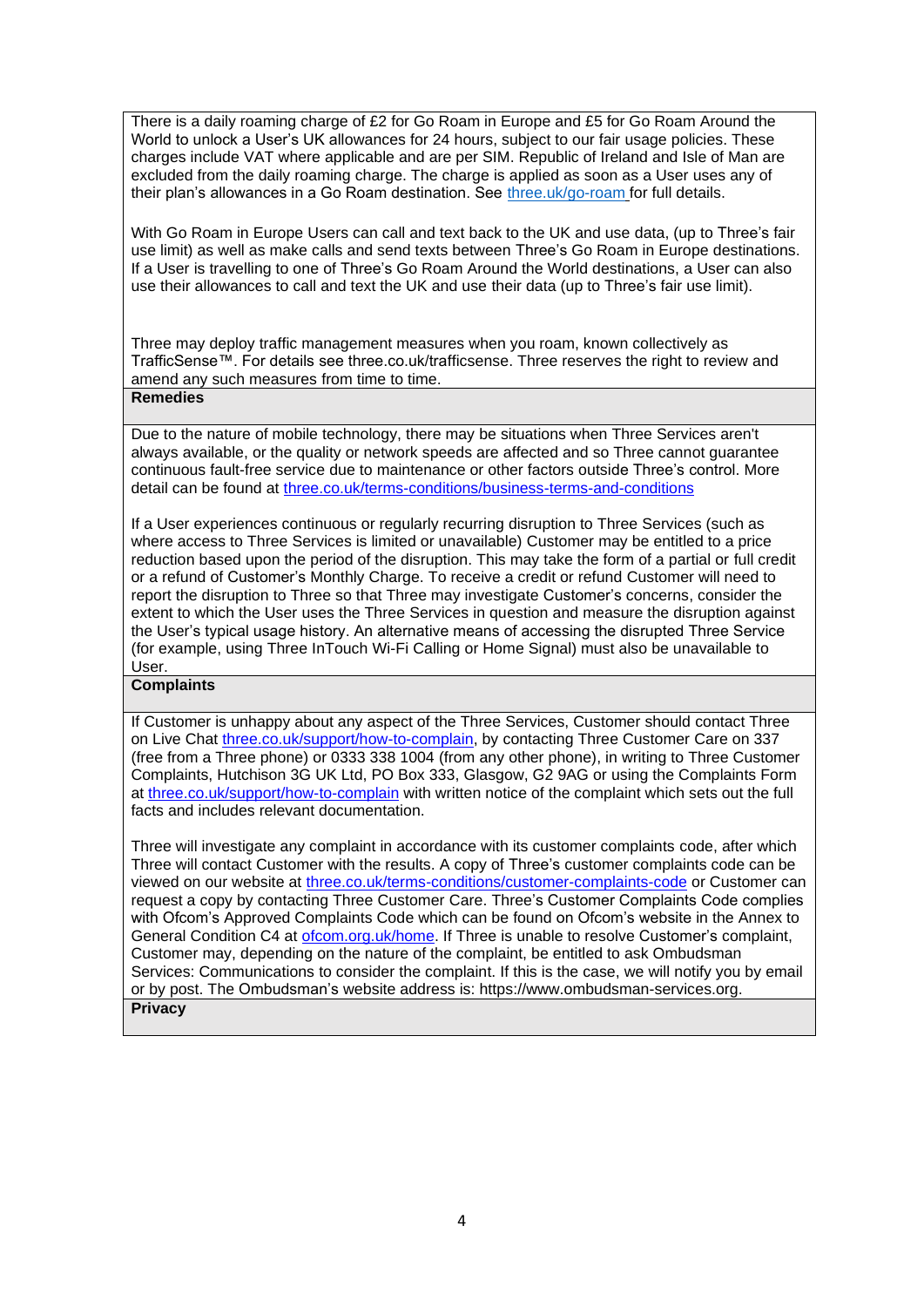In order to supply a Customer with Three Services under this agreement, Three may process a Customer or individual User's personally identifiable information:

(a) that a Customer or User gives to Three or that Three may obtain about a Customer or User as a result of any application or registration for, and use of, Three Services.

This may include name, current and previous address(es), date of birth, phone and fax numbers, gender, email address, employment, bank and credit or debit card information, and information obtained from credit reference and fraud prevention agencies; and

(b) acquired and processed about a Customer's or individual User's use of Three Services while they are a customer or user of Three services.

This may include Location Data, Communications Data, dynamic IP addresses, phone number, the unique code identifying a user's Phone and SIM, data from marketing organisations and those who provide services to us (including information from other countries) and a Customer's account information, including contact history notes.

For more information on how Three uses personally identifiable information, go to our Privacy Portal at [three.co.uk/your\\_privacy](https://eur01.safelinks.protection.outlook.com/?url=http%3A%2F%2Fwww.three.co.uk%2Fyour_privacy&data=04%7C01%7CKate.Oleary%40three.co.uk%7C0dcc5c62d25049fd6c8c08d9fd59d343%7Ca095b75b77a24e28afc227edd1d6b0ab%7C1%7C0%7C637819384511047150%7CUnknown%7CTWFpbGZsb3d8eyJWIjoiMC4wLjAwMDAiLCJQIjoiV2luMzIiLCJBTiI6Ik1haWwiLCJXVCI6Mn0%3D%7C3000&sdata=ZvwWLVNAk30KZ1ZselaNG9piNG3wcCX1dRIm8%2FlnUqg%3D&reserved=0)

### **Security**

Three will inform Customers in the event of unauthorised disclosure, loss or destruction of any Personal Data processed in the course of providing the Three Services which comes to Three's attention. Unless required by law or other obligation, Three agrees that it will not discuss any individual case with any third party including but not limited to the media, vendors, consumers and affected individuals without the consent of the Customer.

#### **Accessibility**

Three offers a wide range of services and support to ensure that we meet the needs of all our customers. To find out more about these options, please visit [three.co.uk/Accessibility.](http://www.three.co.uk/Accessibility)

### **Access to emergency organisations and caller location information**

If Users use Three's Wi-Fi calling service to call 999 in the UK, please note that a call may be interrupted, or end, if the User has a power cut or their internet connection fails. If Users are having problems connecting with Wi-Fi, they may wish to use a mobile or fixed network connection.

Keeping a User's Three account information updated (i.e. your current home address / address where a User plans to use Wi-Fi calling services) will allow Three to provide support should an emergency occur. Please note, Users may still be asked to confirm, or provide, their location when making an emergency call.

Calls to the Emergency Services cannot be made using Skype (or certain other voice over IP services). To contact the Emergency Services, Users should use a standard voice call from their device.

Calls to the Emergency Services from outside the UK, can be made by calling "112" or using the emergency services number for the area the User is visiting. ("112" is recognised by most mobile operators worldwide.)

Please note, neither the User's your phone number nor location data will be transmitted to the emergency services in these circumstances. If a User is using a device, other than a phone, such as a tablet, which can make telephone calls, a User may be able to use this to make free calls to emergency services in the UK by calling 999 or 112. Please note, when using a tablet, the User's Location Data may not be transmitted to the emergency services in these circumstances.

If a User is using a device that operates on Android operating system, 2.3 and above, please note that on calling 999 or 112, while in the UK and connected via the Three Network, a User's Location Data may be automatically transmitted to the emergency services to help them locate a User in an emergency.